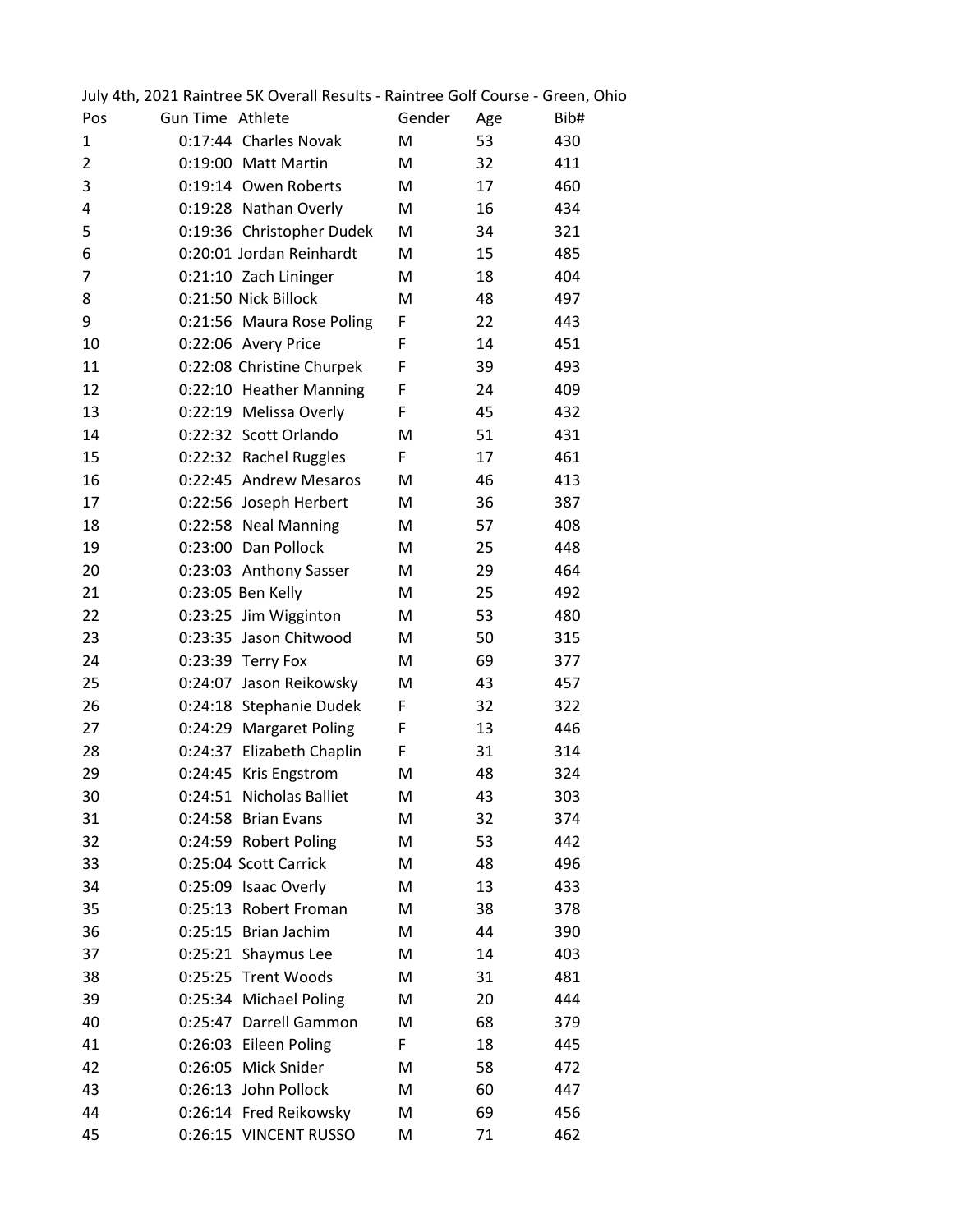| 46 |         | 0:26:15 Brady Norcia         | M | 11 | 427 |
|----|---------|------------------------------|---|----|-----|
| 47 |         | 0:26:18 Melissa Funk         | F | 32 | 488 |
| 48 |         | 0:26:23 Patricia Poling      | F | 52 | 441 |
| 49 |         | 0:26:28 Katie Jenior         | F | 31 | 391 |
| 50 |         | 0:26:39 Larry Simonetti      | M | 72 | 470 |
| 51 |         | 0:26:40 Aaron Morris         | M | 42 | 420 |
| 52 |         | 0:26:40 Bill Wagner          | M | 63 | 479 |
| 53 |         | 0:26:47 Colleen Sims         | F | 48 | 471 |
| 54 |         | 0:27:07 Renee Lee            | F | 46 | 402 |
| 55 |         | 0:27:31 Jill Norcia          | F | 47 | 426 |
| 56 |         | 0:27:54 Douglas Milosevic    | M | 47 | 414 |
| 57 |         | 0:28:02 Nick Monter          | M | 39 | 418 |
| 58 |         | 0:28:04 cleopatra clifford   | F | 49 | 318 |
| 59 |         | 0:28:18 Ashley Moore         | F | 29 | 419 |
| 60 |         | 0:28:27 Joseph Kelly         | M | 53 | 491 |
| 61 |         | 0:28:41 Maggie Pariso        | F | 13 | 435 |
| 62 |         | 0:28:59 Liz Pollock          | F | 24 | 449 |
| 63 |         | 0:29:04 Brian Trochowski     | М | 45 | 477 |
| 64 |         | 0:29:12 Kelly Carpenter      | F | 40 | 312 |
| 65 |         | 0:29:13 Shannon Kitchen      | F | 40 | 398 |
| 66 |         | 0:29:14 Dan Syvanych         | M | 30 | 476 |
| 67 |         | 0:29:21 Jill Flagg Lanzinger | F | 41 | 376 |
| 68 |         | 0:29:56 Jennifer Bailey      | F | 57 | 302 |
| 69 |         | 0:30:11 Rachel Shreiner      | F | 38 | 468 |
| 70 |         | 0:30:30 Patrick Bedlion      | М | 60 | 306 |
| 71 |         | 0:30:32 Craig Eick           | M | 59 | 323 |
| 72 |         | 0:30:34 Amber Brax           | F | 31 | 486 |
| 73 |         | 0:30:47 Stephanie King       | F | 48 | 394 |
| 74 |         | 0:31:02 Tess Shimko          | F | 60 | 467 |
| 75 |         | 0:31:02 Jessica Shimko       | F | 38 | 466 |
| 76 |         | 0:31:08 Kathy Kriebel        | F | 64 | 400 |
| 77 |         | 0:31:30 Ann Starkey          | F | 56 | 473 |
| 78 |         | 0:31:36 Dale Harrigle        | M | 51 | 386 |
| 79 |         | 0:31:43 Tom Phillips         | M | 42 | 440 |
| 80 |         | 0:32:09 Tony Zaratsian       | M | 62 | 483 |
| 81 | 0:32:10 | <b>Gerard Neugebauer</b>     | M | 56 | 424 |
| 82 |         | 0:33:08 Brian Gray           | M | 45 | 383 |
| 83 |         | 0:33:32 Mariana Milosevic    | F | 45 | 415 |
| 84 |         | 0:33:43 Paige Kanis          | F | 31 | 392 |
| 85 |         | 0:34:02 Renee Buckus         | F | 31 | 309 |
| 86 |         | 0:34:04 Heather Parsons      | F | 45 | 437 |
| 87 |         | 0:34:27 Andrea Monter        | F | 35 | 417 |
| 88 |         | 0:34:29 Ethan Trochowski     | M | 14 | 478 |
| 89 |         | 0:34:31 Angela Brdarski      | F | 40 | 308 |
| 90 |         | 0:34:45 Sheila Mosteller     | F | 60 | 422 |
| 91 |         | 0:35:02 Dawn Greenwell       | F | 54 | 384 |
| 92 |         | 0:35:53 Mark Greenwell       | M | 63 | 385 |